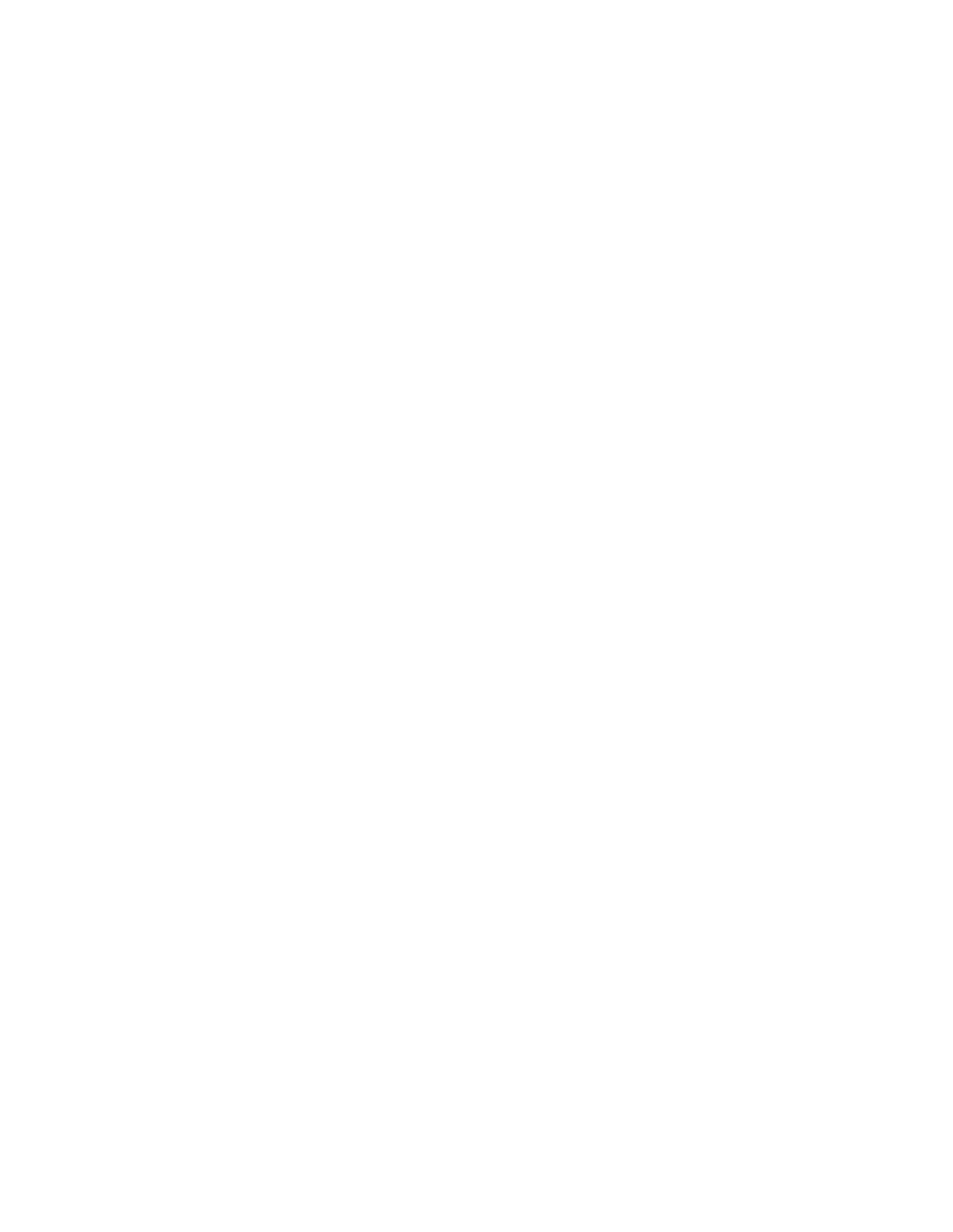# THE ESCALATORY ATTRACTION OF LIMITED NUCLEAR EMPLOYMENT FOR GREAT POWER COMPETITORS OF THE UNITED STATES

#### Christopher Yeaw, Ph.D.

Associate Executive Director Strategic Deterrence & Nuclear Programs October 26, 2021

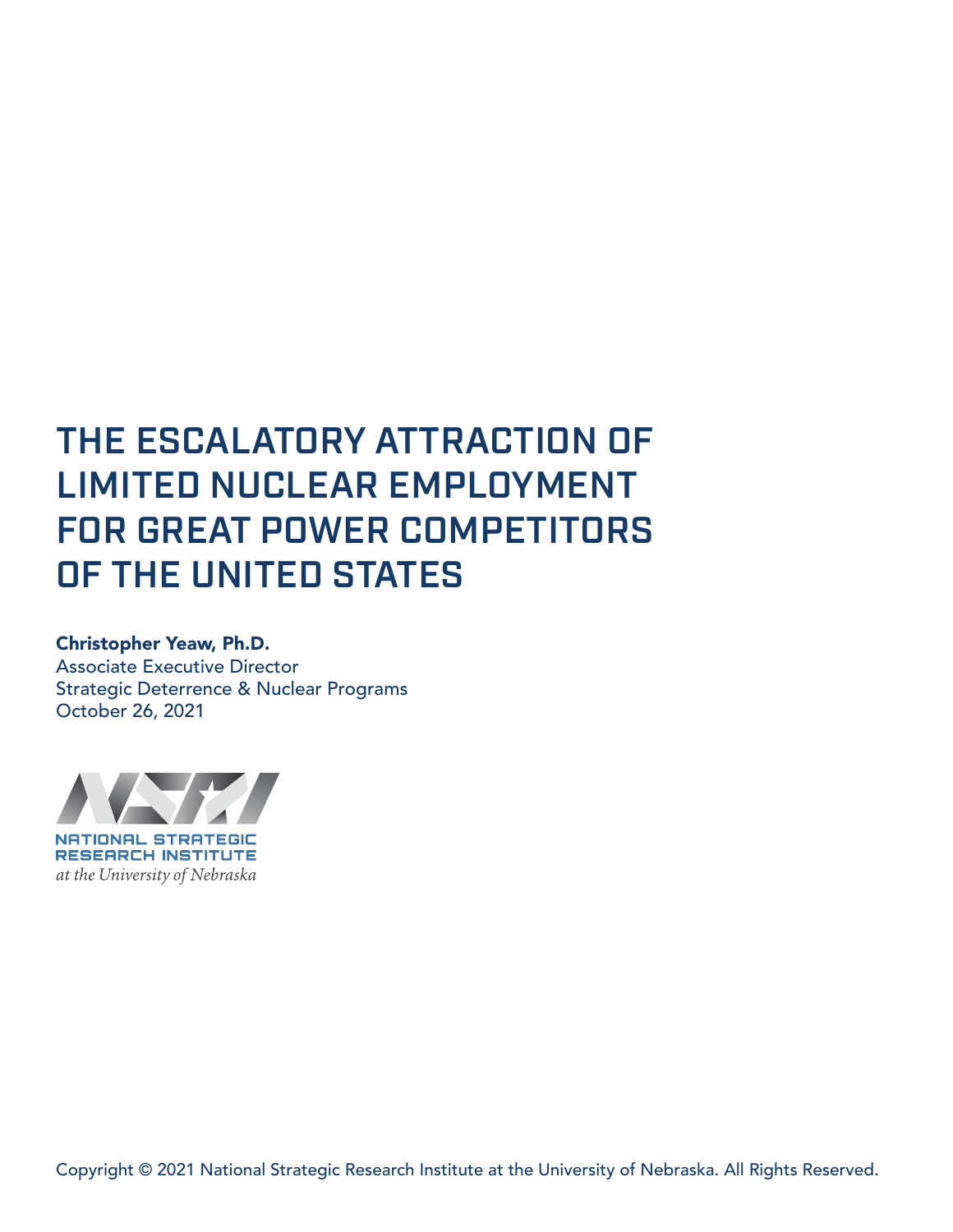# ABSTRACT

The United States has entered into a dangerously new era in which, for the first time in our nation's history, we now face two nuclear-armed great power competitors. Over the past three decades, while the United States has been focused on a variety of other national security challenges, Russia and China have observed the "US way of war" and made immense strides to position themselves to successfully counter that. While having achieved some level of success in closing the gap across a wide spectrum of military capabilities and operational realities, those two nuclear-armed peers have concluded not only that limited nuclear employment might be required in any conflict with the United States, but that this is a domain of conflict and level of escalation affording unique advantage for them since it is an area in which the US has neither the perceived will nor the perceived capabilities to compete. This paper discusses that "escalatory attraction" of limited nuclear employment for our great power competitors.

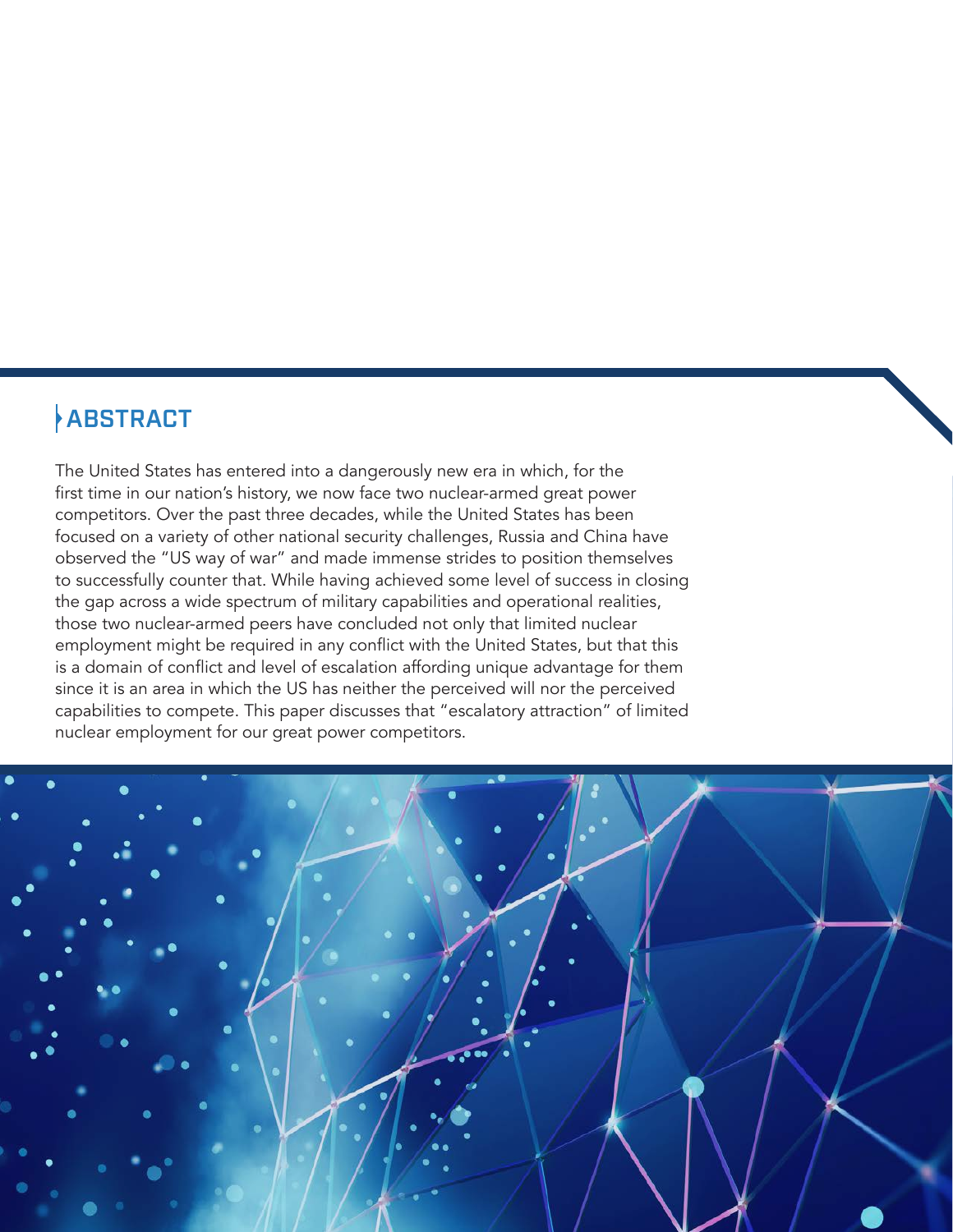

| SCENE SETTING <b>CONTROL CONTROL CONTROL CONTROL CONTROL CONTROL CONTROL CONTROL CONTROL CONTROL CONTROL CONTROL CONTROL CONTROL CONTROL CONTROL CONTROL CONTROL CONTROL CONTROL CONTROL</b> |  |
|----------------------------------------------------------------------------------------------------------------------------------------------------------------------------------------------|--|
| NECESSARY BUT AS-YET-INSUFFICIENT SYMMETRIC RESPONSES 2                                                                                                                                      |  |
| THE COMPETITIVE ATTRACTION OF LIMITED NUCLEAR EMPLOYMENT <sup>2</sup>                                                                                                                        |  |
| THE PURSUIT OF COMPETITIVE LIMITED NUCLEAR EMPLOYMENT CAPABILITIES $-5$                                                                                                                      |  |
| $RUSSIA$ $\qquad \qquad$ 5                                                                                                                                                                   |  |
|                                                                                                                                                                                              |  |
|                                                                                                                                                                                              |  |
| RECOMMENDATIONS FOR THE UNITED STATES <b>THE STATES THE</b>                                                                                                                                  |  |
| REFERENCES – 12                                                                                                                                                                              |  |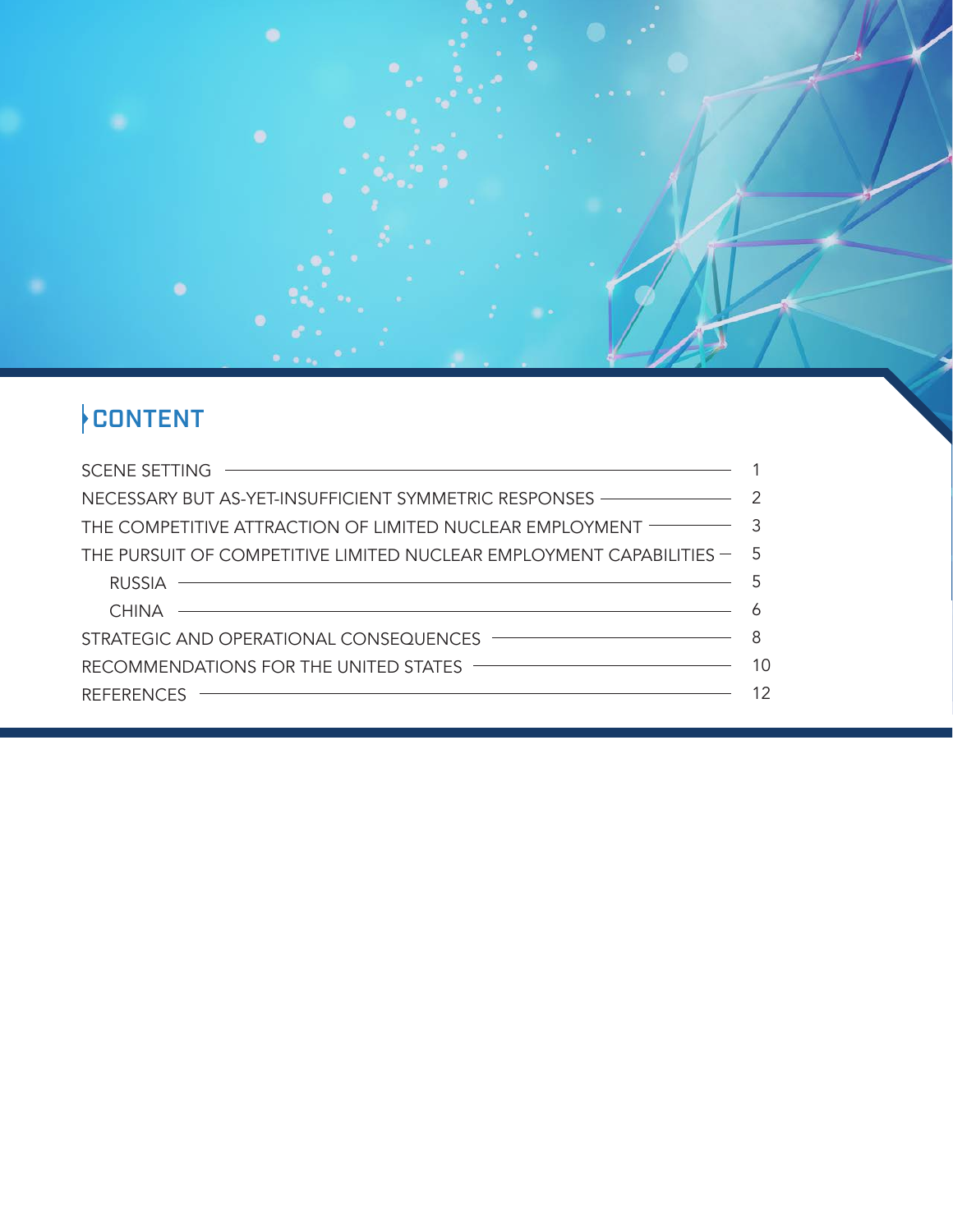# SCENE SETTING

After the fall of the Warsaw Pact in 1989 and the Soviet Union in 1992, Russia emerged to face a rival that seemed to present an overwhelming challenge. Not only did the United States unambiguously demonstrate the dominance of its "Second Offset" military strategy in the two Gulf Wars,<sup>1</sup> but it also confirmed Russia's perception of an abiding antagonism through several rounds of NATO expansion and especially the Allied bombing of historical Russian client, Serbia.<sup>2</sup> Thus, despite a bright start to the post-Cold War era in the years 1992-95, with a welcome focus on cooperative diplomacy and the promised historic reductions of both strategic and non-strategic nuclear weapons (NSNW), by 2000 Russia had assumed a trajectory of both increased reliance on nuclear weapons for its security and inveterate opposition to the world order now largely directed by the United States.<sup>3</sup>

The PRC, too, faced the dominance of the United States on the world stage through at least two defining crises, the Tiananmen Square massacre in 1989 and the 1996 Taiwan Strait crisis. Having observed the demonstrable conventional military overmatch of the United States, the PRC embarked on a multi-pronged military response, which included, among a very wide variety of nonnuclear upgrades to its defense posture, two specific nuclear upgrade programs: increasing the survivability of its strategic nuclear forces (largely through mobility, both landand sea-based), until such time as rough strategic nuclear parity, the next step, might be a reasonable goal; and developing robust theater force capabilities, thus enabling theater nuclear strikes, if and when required.<sup>4</sup>

Strategically, both Russia and China have made it their goal to resist the status quo "lightly multipolar" world order, which is dominated by the United States and its allies, and seek to replace it with a more "heavily multi-polar" world order more favorable to their own competing interests.<sup>5</sup> In order to achieve this overarching goal, as separate poles in this multi-polar geopolitical environment both require a "sphere of interest" in which they hold sway over both allies and neutrals, together with some degree of worldwide reach through allies and basing. And while their economic interests may be showing some signs of divergence,<sup>6</sup> for the past two decades it has been in their separate but congruent interests to correlate their efforts, including efforts in the military domain.<sup>7</sup> Operationally, both Russia and China require the need to construct near-abroad "spheres of influence" in which either is militarily uncontested. This requirement, though, is still only aspirational, and it will remain so until they are able to demonstrate the overall military capability to "seal off" those respective spheres of influence from the dominant form of warfare that the United States and her allies have perfected, the overwhelming aerospace blitzkrieg resulting in the rapid destruction of enemy defenses, situational awareness, and ability to command and control forces. To be sure, both Russia and China have embarked upon strategies to attempt to cope with and even gain ascendancy over that aerospace blitzkrieg,<sup>8</sup> but both have surely concluded that such success is far from a forgone conclusion, therefore requiring contingency capabilities and planning.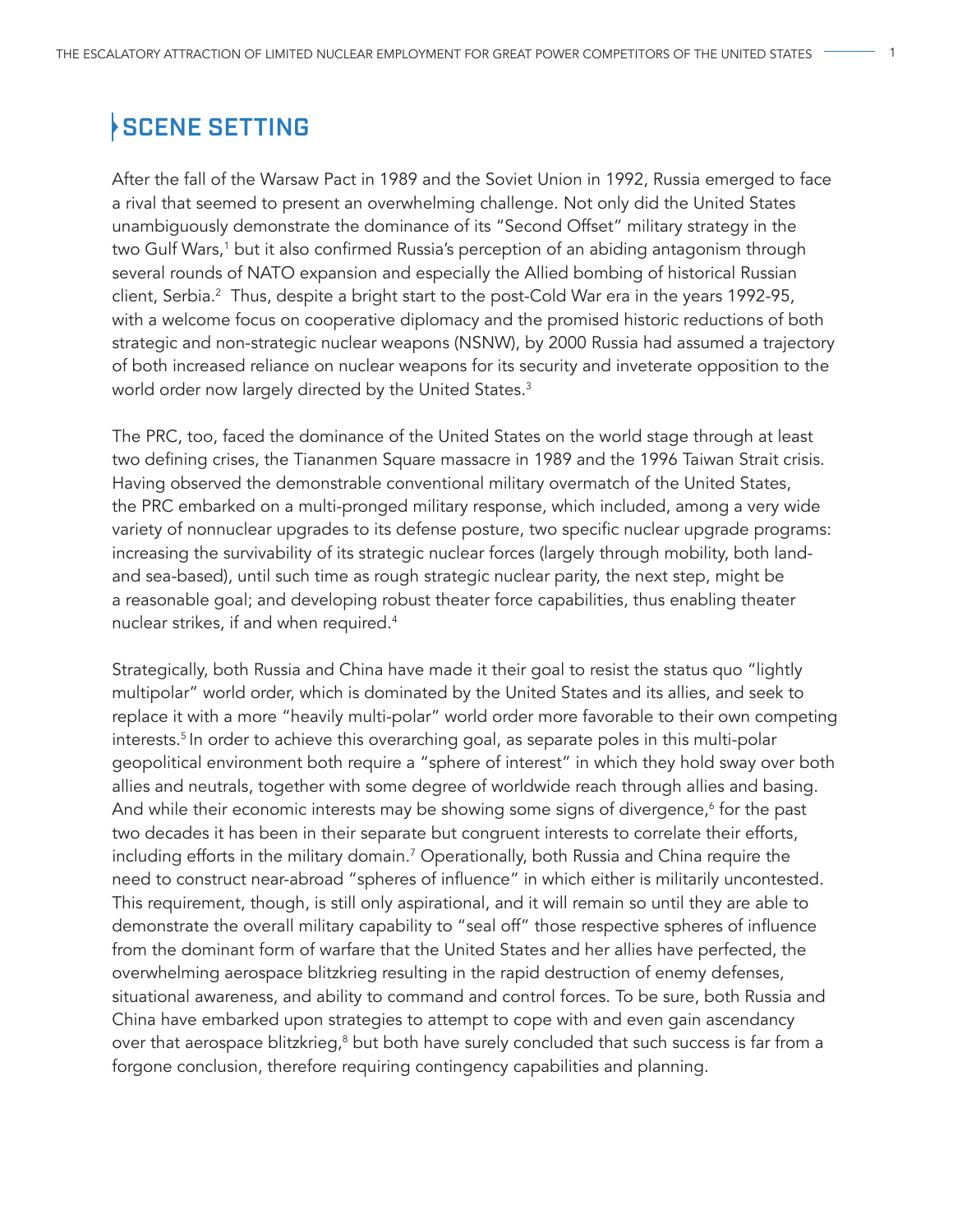#### NECESSARY BUT AS-YET-INSUFFICIENT SYMMETRIC RESPONSES

Nevertheless, given the relatively deep, abiding reluctance and stated aversion of nations to opt for nuclear employment,<sup>9</sup> the preferred approach to this military goal would be symmetric, and we see just that. In space, the domain that governs so much of the defensive complex of great powers (situational awareness and command and control of forces), Russia has regenerated much of its once comparatively strong infrastructure and capacity. During the 1990s, for example, Russia lost much of its space-based capacity to even assure sufficient early warning of ballistic missile attack. However, through prioritized investment over the past two decades, Russia has reestablished, and in many cases expanded and modernized, its spacebased ISR and early warning capabilities.<sup>10</sup> And in the case of China, that nation has gone from operating only a handful of satellites in the early 1990s to almost 500 less than thirty years later, most of which perform some sort of military support function for the PLA. Space is an increasingly contested domain, and to be sure there are areas of urgent need,<sup>11</sup> but the United States remains ahead and will remain so for years to come with the proper investment.

In the areas of air and counter-air, while Russia remains ahead of China in integrated air and missile defenses, China is ahead of Russia in fielding fifth generation aircraft. While there is no commonly agreed upon definition of "fifth generation" for fighters, consensus elements include: stealth, enhanced situational awareness, electronic warfare, advanced engine performance, and networking.<sup>12</sup> The Russian aerospace industry struggles to even begin production of its Su-57 fifth generation fighter (notwithstanding the introduction of pseudo-fifth gen "Checkmate" at this year's Moscow Air Show).<sup>13</sup> Meanwhile, though China has produced some 150 J-20s and will soon enter into production of its H-20, it is debatable just how "fifth generation" those multi-role fighter and heavy bomber are.<sup>14</sup> Against large numbers of truly fifth generation F-22s and F-35s, backed by fourth-plus generation F-15EXs and Block III F-18E/ Fs, Russian and Chinese air defenders will likely experience high early attrition rates, Pacific distances notwithstanding.<sup>15</sup> And the US will keep this advantage well into the future as it is already flight testing is latest sixth generation fighter aircraft.

In the area of air defenses, Russia and China certainly take these capabilities very seriously and would rely on them for effectiveness in blunting the type of allied air campaign that was demonstrated in both Iraq and Kosovo. And while the Integrated Air Defense System (IADS) environment of both the Russian west and the Chinese eastern coast are formidable, the operational radars that are tasked with detecting, identifying, tracking, and targeting US fifth generation aircraft simply are not up to the task … they are subject to suppression and/ or destruction at ranges well beyond their ability to detect. The numbers of fifth generation allied aircraft and their concomitant long-range ordnance preclude any reversal of this situation for at least a decade. While this author expected our analysis to indicate that nuclearizing the S-300/400/500 family of interceptors might change this equation – and that cannot be ruled out given a sufficient but improbably robust electronic warfare environment – on the contrary, our research suggests that this possibility remains remote for the foreseeable future.<sup>16</sup>

In fact, across the entire range of non-nuclear military capabilities, the United States has repeatedly and enduringly demonstrated the will and ability to establish and maintain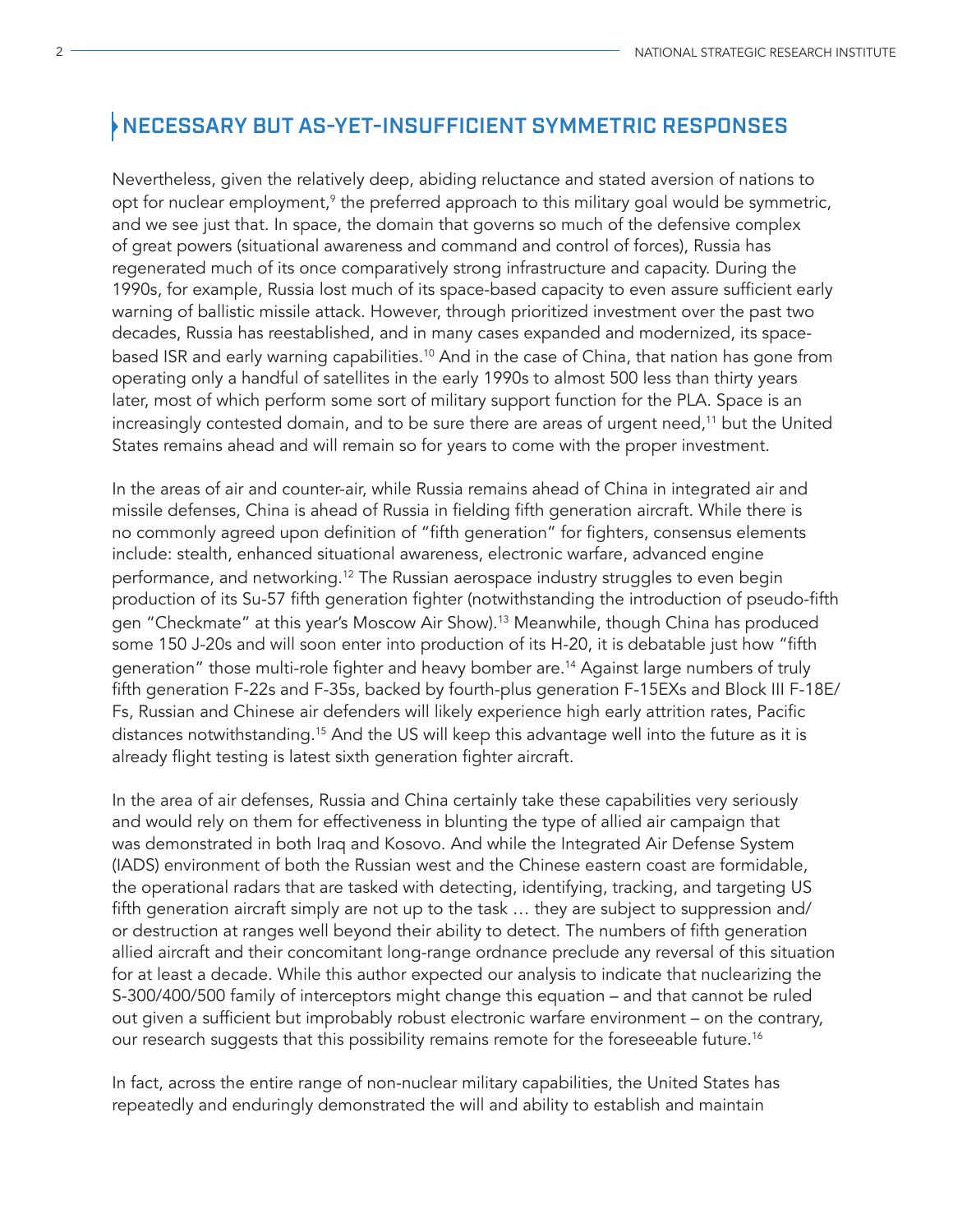superiority through Congressional commitment (adequate funding), innovation (unparalleled research and development), and operational dominance (tactics, techniques, and procedures). Despite the "peace dividend" of the 1990s and the necessary counter-terrorism focus of the first two decades of the 21st century, the United States has managed to stay competitive across the entire range of non-nuclear conflict. Moreover, in both the materiel and nonmateriel components of conventional military competition (and here we include both space and cyberspace), the United States likely will maintain a relatively durable military advantage, even in the case of an "away game" within the aspirational spheres of influence of our peer competitors. More importantly, it seems clear that our great power competitors have come to this same conclusion, even while attempting over decadal timeframes to rectify that situation.

### THE COMPETITIVE ATTRACTION OF LIMITED NUCLEAR EMPLOYMENT

It is a virtual truism of competition that challengers will invariably focus on areas of competition in which an otherwise dominant party may be weak. This is particularly true when a challenger can be reasonably assured of two critical elements: a) that with sufficient and affordable effort the area in question can become a strength for the challenger, and b) the dominant party shows no inclination to focus on that area of competition. For example, if two perennial rival football teams are reasonably symmetrically matched, but one is inferior across almost all elements of the game, while the other has very little capability in one particular area, the weaker team is incentivized to strengthen that specific element of the game and exploit the stronger team's weakness. The weaker team is not released from the imperative of competing across all elements of the game, but will seek victory by especially focusing on that area of relative strength. What's more, the weaker team is all the more incentivized if, during the off-season, the stronger team sees the weaker team's attempts to exploit this specific area of weakness, but refuses to do anything about it.

Over the past three decades, if there is one area in which the United States has made it abundantly clear that we refuse to compete, it is in the area of NSNW. This refusal to compete is evidenced by: the vast array of alarmist op eds and disarmament articles opposing even the modest introduction of a small number of W76-2s to the US SSBN force; the extremely rapid and nearly complete divestment of NSNW forces in the 1990s, unabated even after it became clear that the such divestment was starkly unilateral in the face of Russian slow-rolling and rearmament; and vigorous Congressional resistance to funding relevant recapitalization activities, such as the Robust Nuclear Earth Penetrator (RNEP) in the early 2000s. If, on the other hand, that competitive refusal had been formalized and made multilaterally binding through arms control efforts, this area of military competition, which had been critical for decades throughout the Cold War, could have been taken off the table. To be sure, there still would be an incentive to "cheat" the arms control regime and achieve breakout," gaining a sudden significant competitive advantage (as the Russians attempted in the case of the INF Treaty, before the United States wisely withdrew), but that merely underscores the competitive requirement for both treaty verifiability and enforcement.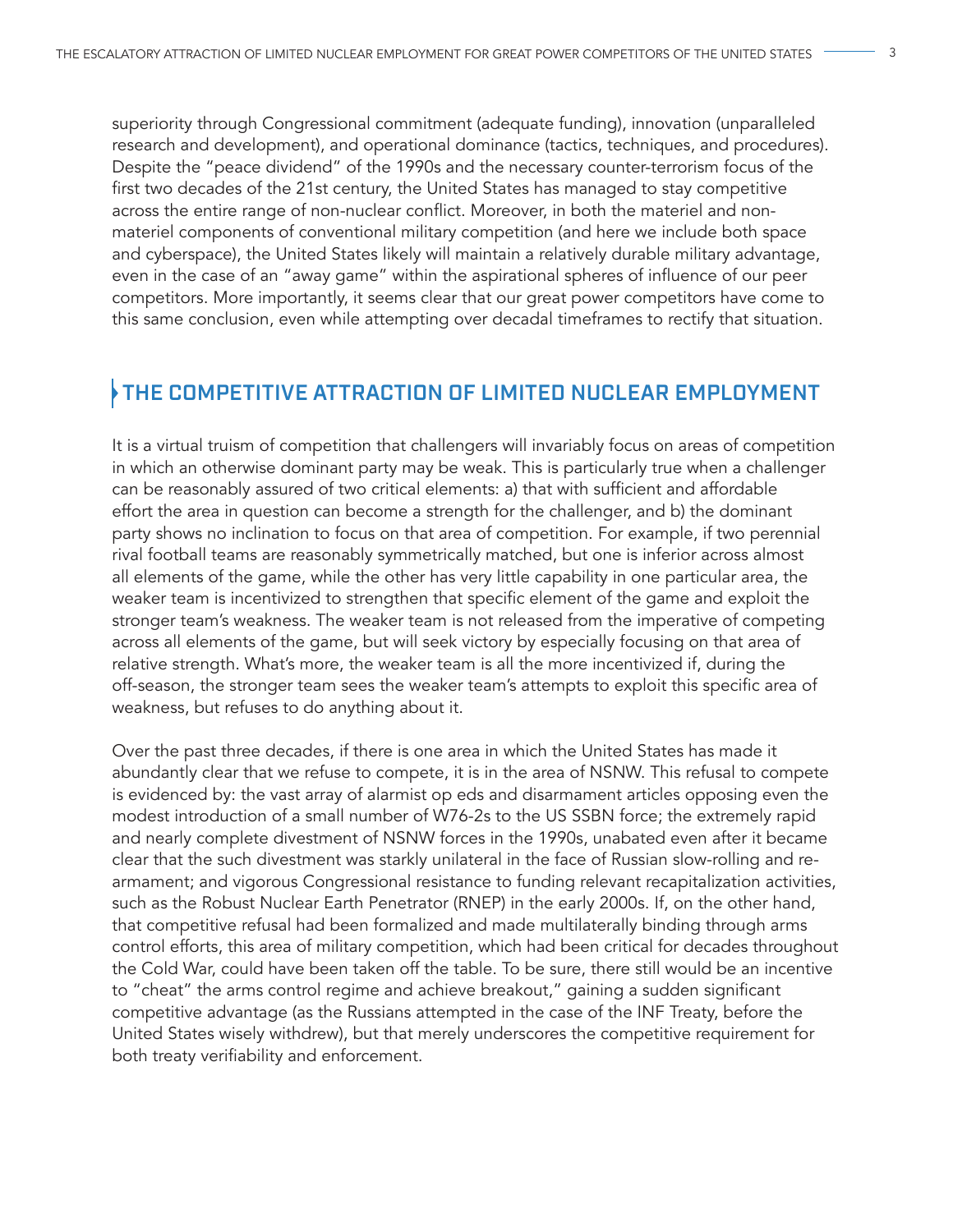Instead, throughout the quarter-century NSNW modernization and buildup by our potential adversaries, near-peers who sought to become peers, the United States has deliberately refused to compete in this area. While the United States rapidly and largely irreversibly dismantled its entire NSNW arsenal via thorough implementation of the Presidential Nuclear Initiatives of 1991 and 1992, Russia, after a promising start to that process, abandoned the effort by the end of the 1990s. Its unilateral abandonment, indeed reversal, of this informal arms control process was not unknown by the United States. Nor was it unknown that the PRC had focused (at least in part) on NSNW development and deployment for the past decade and a half by that time (see redacted DIA analysis of 1984),<sup>17</sup> culminating with inter alia the completion of the design of both low-yield tactical and enhanced radiation warheads, the deployment of a large variety of dual-capable theater missile systems,<sup>18</sup> and the development of a doctrine of "dual deterrence / dual operations."19 Additionally, while the United States continues to this day to observe a true "zero yield" interpretation of the Comprehensive Nuclear Test Ban Treaty (CTBT), our competitors have been presumably testing at extremely low yield for many years (in the case of Russia, probably a couple decades!).<sup>20</sup> While it is unknown what benefits our competitors are reaping through this activity, not only are there specific areas in which the United States could benefit from similar testing, but more importantly the US absence in this field of military scientific inquiry merely underscores our modern aversion to competition within the general area of nuclear weapons development.

These competitive developments, which were emerging by the early 2000s, accelerated after the invasions of Georgia and Ukraine in 2008 and 2014, respectively. The clear outlines of a coercive new "theory of victory," which locates limited theater nuclear employment at its core, are now in full view.<sup>21</sup> Rather than respond competitively, the United States responded repeatedly (until very recently) with unambiguous messages that we refuse to compete in this area: full asymmetric Presidential Nuclear Initiative (PNI) compliance, Congressional prohibition on low-yield weapons development (Precision Low-Yield Nuclear Weapon ban, PLYWD), cancellation of RNEP, prohibition on even conceptual design efforts unless specifically Congressionally authorized, retirement and disassembly of the W84 cruise missile warhead, the planned (though later extended) retirement of the B83 gravity bomb, asymmetric adherence to a "zero yield" testing policy, and myriad correlating political statements dramatically emphasizing US desire to "reduce the role of nuclear weapons" even as our great power competitors engaged in precisely the opposite.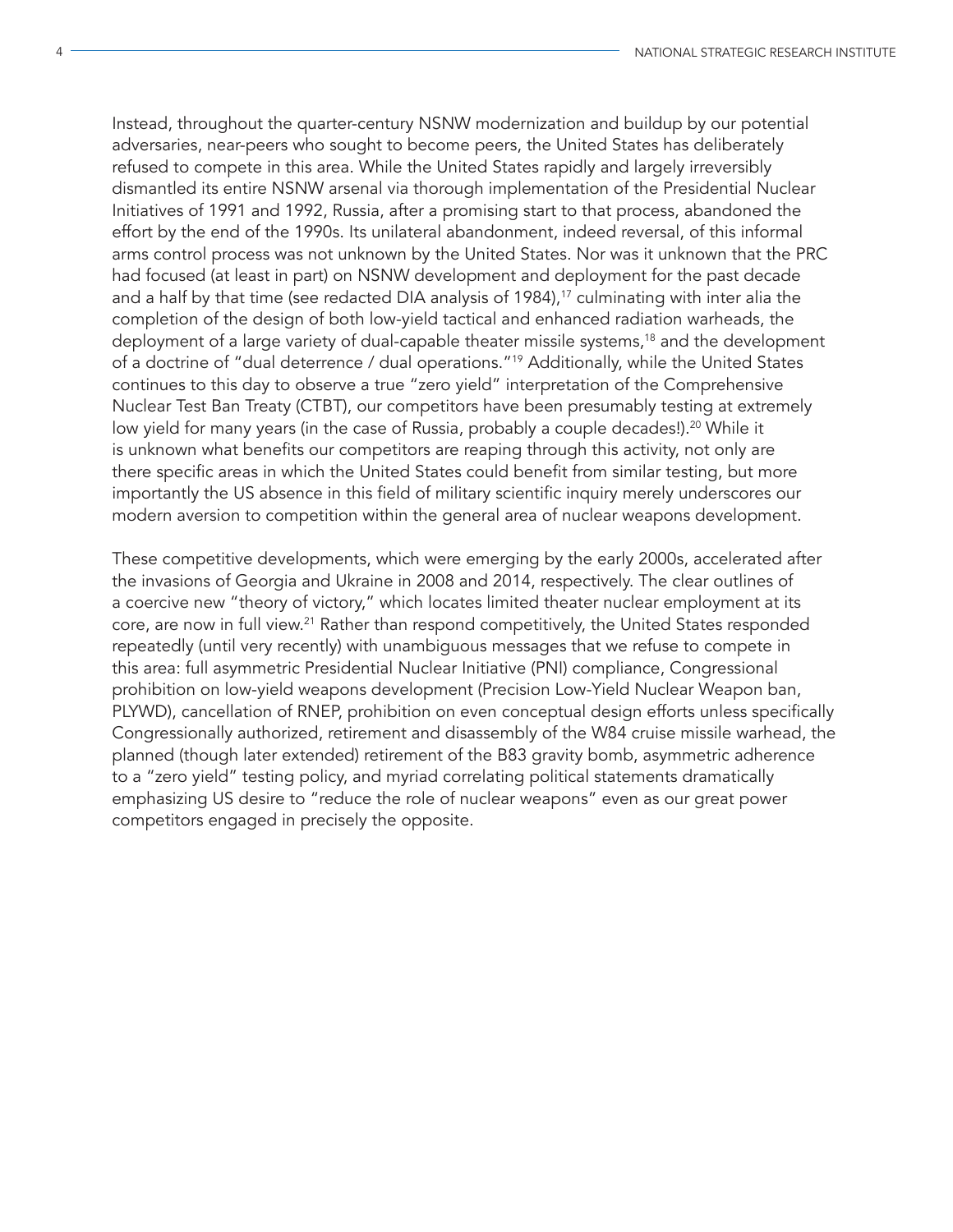### THE PURSUIT OF COMPETITIVE LIMITED NUCLEAR EMPLOYMENT CAPABILITIES

#### Russia

Russia continues to expand its reliance on nuclear weapons, and will likely have a fully modernized operational force of some 8000 nuclear warheads by the end of this decade, roughly half strategic and half non-strategic.<sup>22</sup> Currently, Russia has completed about 88% of its strategic force modernization, which presumably includes the warheads associated with the systems in question, and it is almost 80% complete with the modernization of its non-strategic nuclear forces.<sup>23</sup> In its strategic modernization, Russia has displayed a distinct preference for building significant upload capacity into its force structure. Whereas the United States, for example, has de-MIRVed the Minuteman III's, taking the entire fleet to single-RV ICBMs (from a maximum of 3-RVs, previously), Russia's newest strategic ICBM systems, the Yars and the Sarmat have reported maximum RV capacities of six and twenty RVs, respectively. And while the Yars ICBMs that are treaty inspected under the NST regime often have a single declared RV, there is no limit to the number of RV's that await immediate upload, particularly in light of the fact that the two Russian nuclear production plants have a combined capacity of at least ten times the capacity that the two US pit production plants will have by the end of 2030 (if the program stays on track).<sup>24</sup> At the expiration of New START in 2026, or anytime sooner in the event of a break-out, Russia could almost overnight triple the number of operationally deliverable strategic nuclear warheads. Because of much less reversible logistics constraints and the lack of warhead production capability, it would take the United States years to even double the number of operationally deliverable strategic nuclear warheads.<sup>25</sup>

Though the net balance in strategic nuclear forces significantly favors Russia, the true focus for Russian Federation nuclear modernization has been what in the Cold War were dubbed "Long Range Theater Nuclear Forces" (LRNTF). In a separate paper this author with others described the operational and strategic rationale for focusing on these types of systems, but the bottom line is this: *Russia requires recourse to theater range, ultra-low yield, nuclear systems in order to blunt the US/NATO air war that it perceives as the inevitable opening gambit of any*  conflict with the West.<sup>26</sup> The possibility cannot be discounted that the Russian Federation may find a way of blunting that formidable conflict initiation through the use of aggressive electronic warfare, an advanced long-range radar architecture, and highly integrated nuclear-armed IADS. Nevertheless, *we believe that purely "defensive" operations, even nuclear-armed operations, against that Allied aerospace blitzkrieg" will rapidly be demonstrated as cataclysmically*  insufficient, and almost immediate recourse will be to deep interdiction against Allied *airbases across the NATO landscape to dramatically reduce the sortie rate of 5th generation*  aircraft.<sup>27</sup> The Russian Federation realized this as early as 1999 [Ref decree] and has since then focused a large fraction of its defense spending to LRNTF, successfully developing and fielding a variety of such platforms to include: the SSC-08 Ground-Launched Cruise Missile (GLCM), the Kinzhal Air-Launched Hypersonic Missile (ALHM), the Kalibr Land-Attack Cruise Missile (LACM), the Oniks Anti-Ship Cruise Missile (ASCM), etc.<sup>28</sup> Not only are these systems fielded, but Russia has built the operational plans, formulated the doctrine, and conducted the exercises to successfully execute strikes with these systems in actual combat.<sup>29</sup>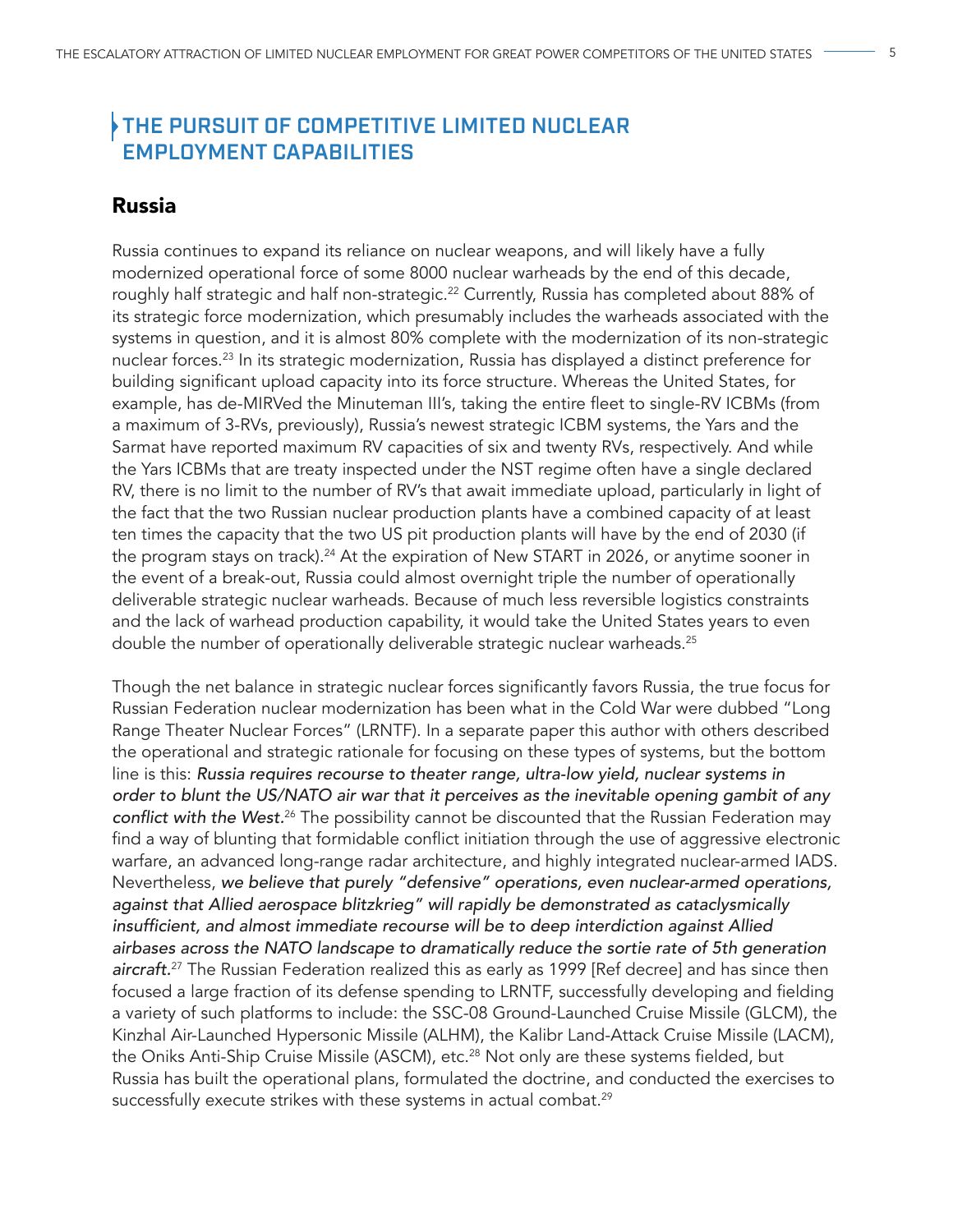#### China

The advent of the DF-41 heavy mobile ICBM, the JL-3 intercontinental-range SLBM, and the H-20 heavy stealth bomber, has not only ensured the survivability of China's strategic nuclear forces, but it has also positioned China to "sprint" to rough strategic nuclear parity with the United States over the course of the coming decade. However, what is perhaps more disconcerting is that concurrently the PRC has achieved theater nuclear superiority centered on a paced build-up of advanced theater missiles of various ranges, most of which began developmental life with an explicit nuclear mission (the DF-21 and DF-26, as examples). The extent of dual-allocated theater systems is, quite frankly, unknown. Unfortunately, where there is opacity in the nuclear posture of China, Western analysts have been quick to down-play the threat. For example, though the introduction of every previous known "stealthy" bomber in other P-5 nations has been accompanied by suitable air-delivered, direct-attack, gravity bombs, Western analysts remain surprisingly unconvinced that China possesses a modernized nuclear gravity bomb.<sup>30</sup> This lack of transparency into China's theater nuclear forces has been largely met with Western skepticism in the existence of a robust theater force. Such forces likely include at least cruise and ballistic missiles delivered by the H-6K and H-6N theater bombers (augmented by in-flight re-fueling) and medium-to-intermediate range ballistic missiles like the DF-15, DF-16, DF-17, DF-21, and DF-26.<sup>31</sup> But what's more, PRC theater nuclear forces may also include a dual role for the J-20 (analogous to the F-35), a dual-capability for the imported S-400s, a sub-launched cruise missile, and even a nuclear role for its newest 155mm artillery. In fact, with the large array of possible and probably dual-capable theater systems, the open question is not whether China is racing to achieve rough nuclear parity with the US, but whether China is racing to achieve the more ambitious objective of rough nuclear parity with Russia (in terms of capabilities).

Now, though it has been argued that the PRC now is postured well to defeat the United States in a conflict close to their own shores (i.e., within the first island chain),<sup>32</sup> as outlined above this is far from a foregone conclusion. It is at least probable, for example, that the so-called 5th generation J20 aircraft will be quite rapidly swept from the sky by the truly 5th generation F-22s, enabling US 5th generation strike aircraft to systematically suppress or destroy PRC IADS and blind or confuse the PRC Command, Control, Communications, and Intelligence (C3I) complex. While it's debatable whether US forces will be able to generate the required sortie rates over the much longer "Pacificrelevant" distances, it is at least a very real possibility that PRC planners must surely have considered. The situation, then, for China may be very similar as that for Russia, placing upon it the onus of escalating across the nuclear threshold … that, or face defeat, which may well be existentially untenable for CCP political leadership. *Given the geography of the theater of operations, though, China would likely resort to discriminate lowyield (it remains to be seen just how low) nuclear strikes on important theater targets in order*  to forestall defeat.

The combined outcome, therefore, of these great power dynamics of the past quarter century is that the United States finds itself now in a strategic environment in which it faces two nucleararmed peer competitors that have both positioned themselves favorably with respect to the net nuclear balance. *Russia has, of course, retained its parity with the United States in the*  area of strategic nuclear weapons, retaining also a more rapid and sizable upload capacity.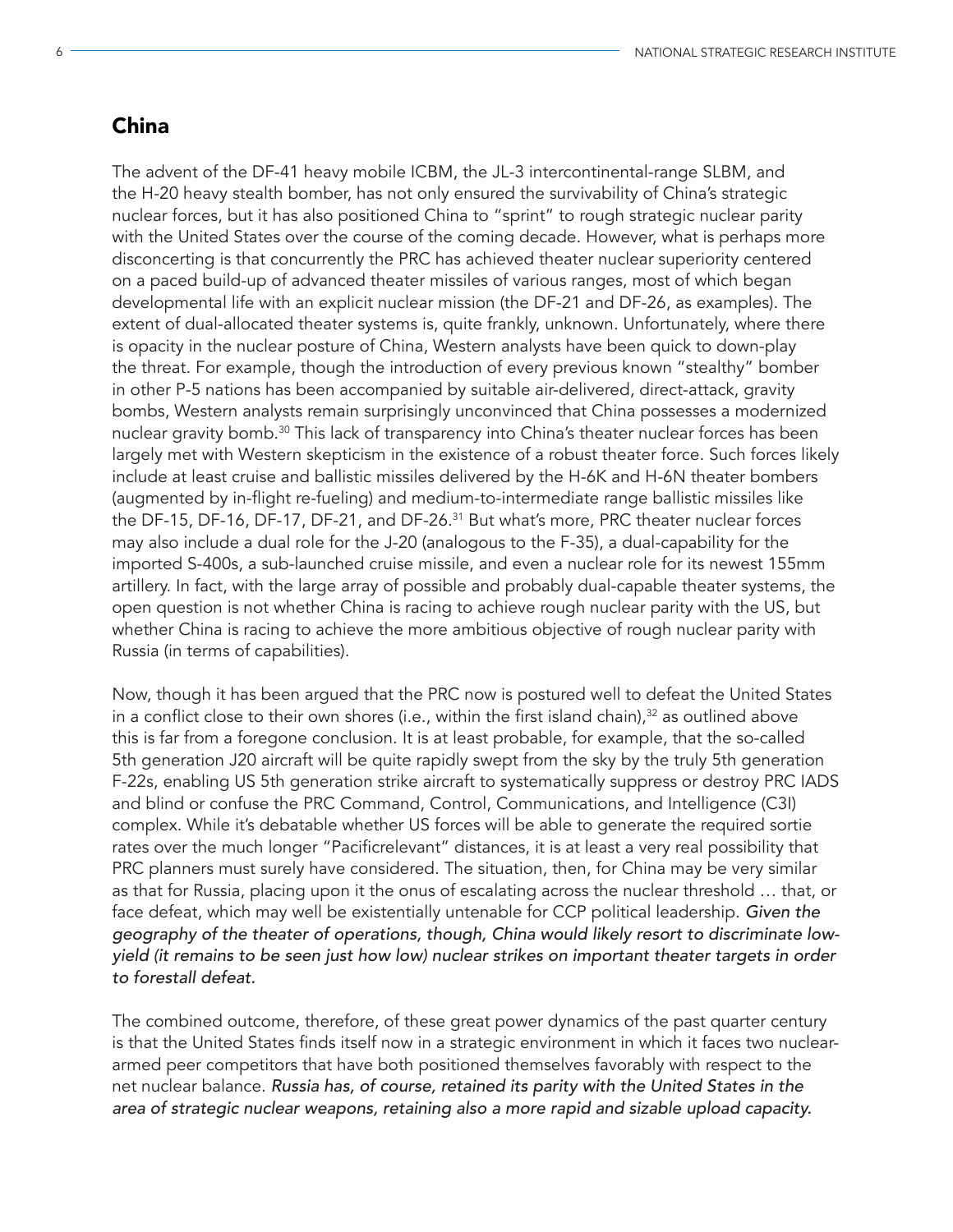But it has also finished the bulk of a non-strategic nuclear weapons modernization program, in which it has developed and fielded several thousand such warheads across an enormous *variety of weapon systems with the required policy and doctrinal underpinnings for credible*  employment. And recently China's own "breathtaking nuclear breakout"<sup>33</sup> *has come to*  light as several previously unknown missile fields have been identified,<sup>34</sup> indicative of near*term strategic parity, together with a likely surge in theater nuclear weapon development,*  production, and deployment.<sup>35</sup> As just one other indicator of this theater nuclear expansion, it is unlikely that the massive expansion at Pingtong, China's nuclear weapons production site (roughly analogous to pit production plus Pantex in the US) can be attributed entirely to the expansion of the number of strategically deliverable warheads, notwithstanding the rapid expansion in that latter category (see Figure 1).



*Figure 1: Pingtong Nuclear Weapons Assembly Plant: 2002, 2013, 2021 (Google Earth)*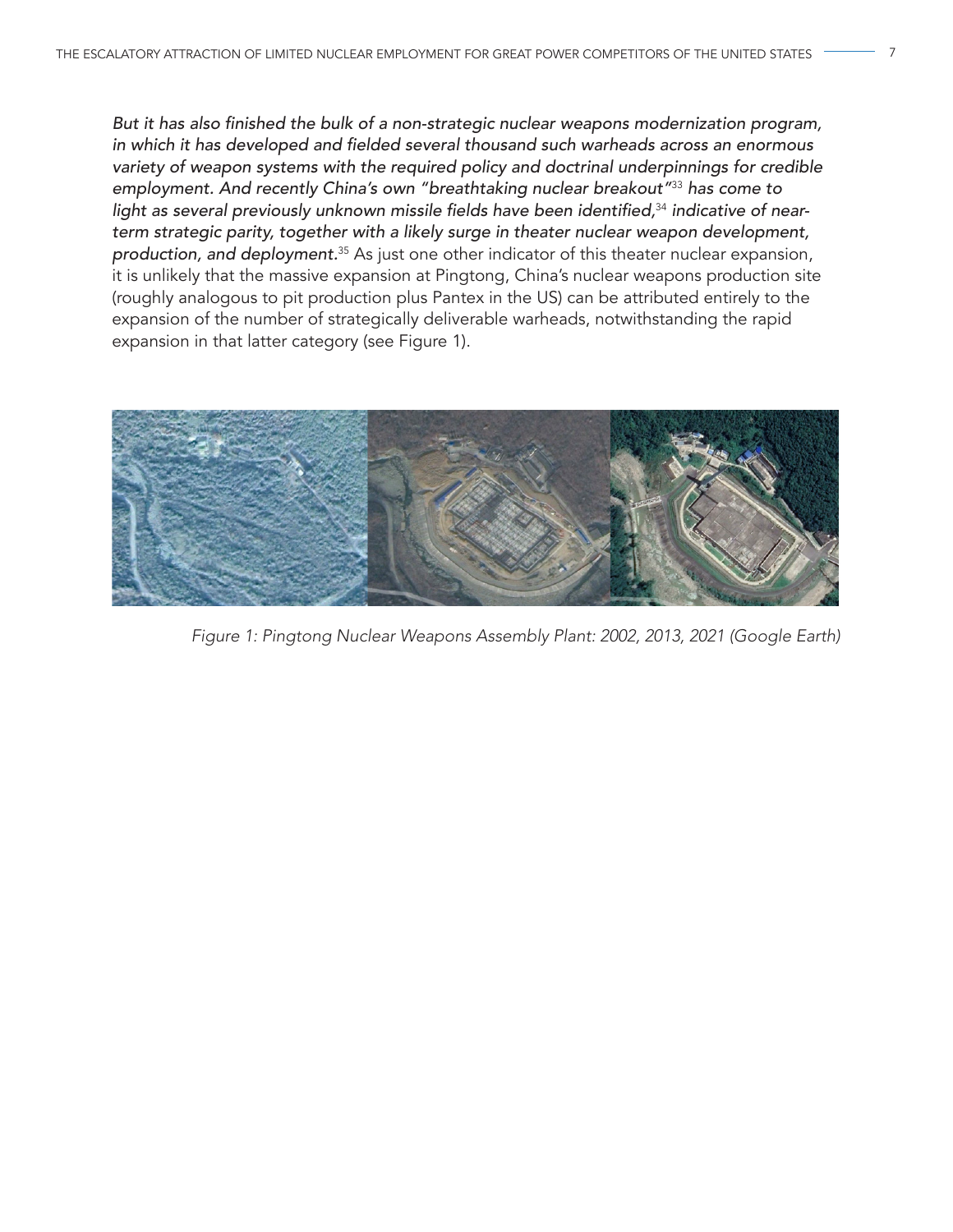#### STRATEGIC AND OPERATIONAL CONSEQUENCES

In the event that one of our rivals crosses the nuclear threshold into discriminate, very low yield, theater nuclear strikes, the consequences for the United States and our Allies would be grim indeed. Such "light" employment would be designed to encourage US capitulation and avoid galvanizing our resolve, almost assuredly striking purely military targets with extremely low (if any) collateral damage and essentially zero fallout. Such theater targets are numerous for Russia and China to choose from, since our forces enjoy extensive overseas basing options and our Allies will presumably be "in the fight" as well, opening up their own target sets. Especially attractive targets would be fifth-generation supporting airstrips, air and missile defense radars, logistics hubs, and C2 nodes. These types of targets could have seriously degrading operational impacts on the allied war effort, particularly the immediate effort to establish air dominance in the region of conflict. As another example, all rail and road links into Ukraine, needed for allied reinforcement of Ukrainian armor and mechanized brigades, might be immediately destroyed by a relatively small number of ultra- and very-low yield nuclear strikes while avoiding significant civilian casualties. And as an example of the avoidance of collateral damage, the Aegis Ashore installation in Romania is separated from civilian population sufficiently for Russia to strike it with an ultra-low or very-low yield Kinzhal and kill essentially zero civilians unless a chance motorist happens to be passing by the base. Strikes like these are designed to pressure the United States and its allies by messaging to democratic populations and their leadership that the stakes of this conflict are high enough for the rival to "go nuclear," without substantial likelihood of strengthening resolve, due to the purely military nature of the casualties. The implied (or explicit) message will be: there are hundreds more strikes like these coming, with the real threat of escalation to more painful societal nuclear strikes … are you absolutely certain that the stakes are high enough for you to continue? And that message to capitulate will function asymmetrically across the alliance structure, whether European or Pacific, with the additional intended effect of straining decisional fracture lines.

If these "light" theater strikes fail to collapse the will to continue to fight in the United States and allied nations, graduated escalatory responses are also envisioned. For example, one of Russia's known operational plans is the Strategic Operations for the Destruction of Critically Important Targets (SODCIT),<sup>36</sup> and incorporates a mix of conventional and nuclear strikes, combined with cyber and space operations, in order to deliver significant damage to US infrastructure, such as military bases, power grids, transportation, POL distribution, communications, etc. In this context a useful example to highlight would be that a very-low yield nuclear cruise missile strike on the weapon storage area at Whiteman AFB, serving the B-2 bomber fleet, would essentially take that target out without even killing many airmen conducting flight operations three quarters of a mile away. Alternatively, "heavier" theater strikes might be executed … these might be higher yield (perhaps in the single-digit kilotons), against more "valuable" targets (early warning radars in theater, for example), or more widely distributed (such as coincident ultra- and very-low yield nuclear strikes across a large number of in-theater airbases).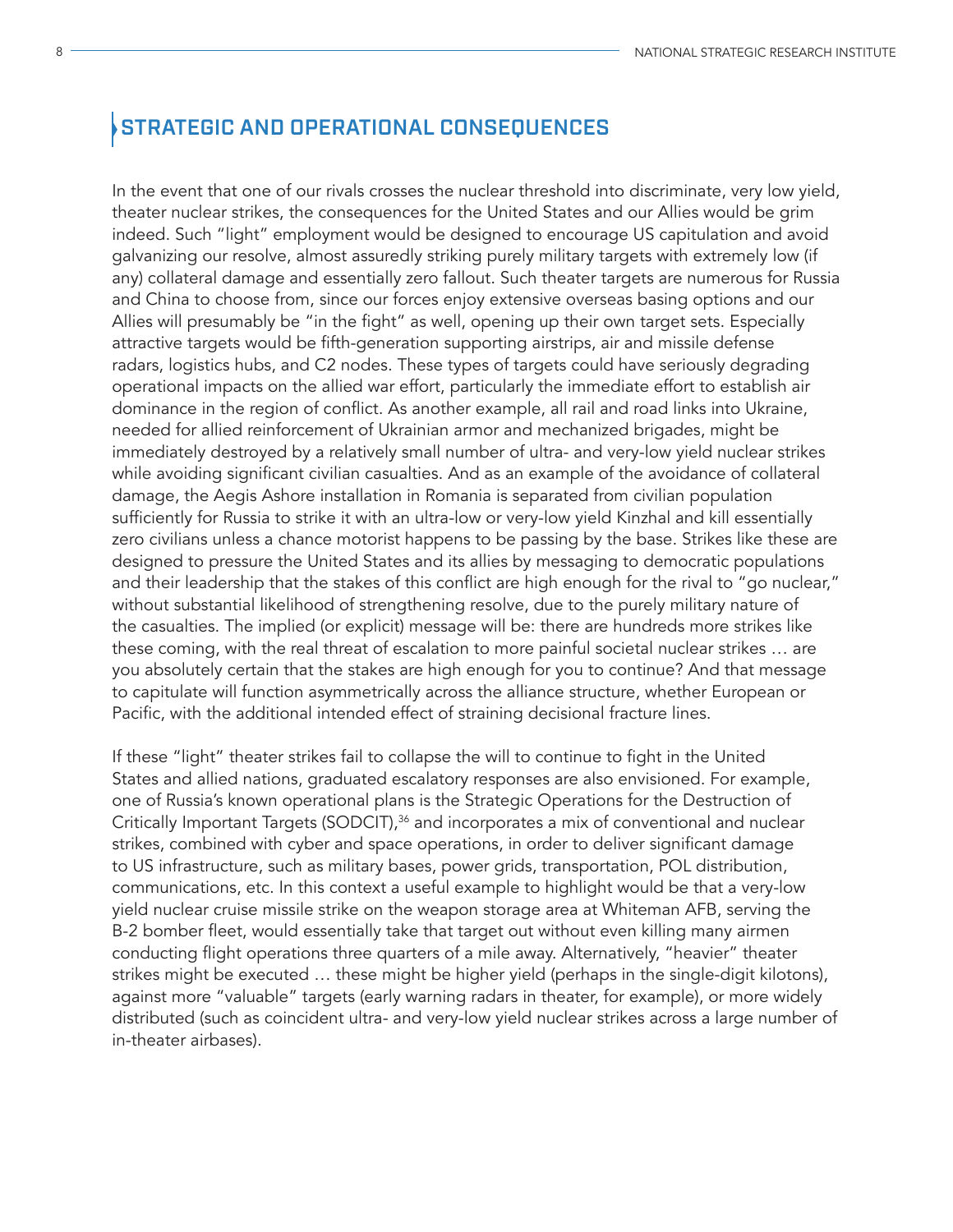In all of these cases, about which our potential adversaries have thought long and hard, the intention is to undermine the will to fight, through a number of avenues: the public shock at the actual employment of nuclear weapons; the horror of the thought of additional, more painful strikes to come; and the re-evaluation of the "value" of the objective. In this phase, as in every phase of the conflict, the adversary would be vigorously conducting an information operation against us, supporting all voices that call for an immediate cessation of hostilities, advise strenuously against entering into nuclear escalation, question the "real value" of the political objective, or even call for the alternative of prolonged economic and political sanctions (a "new cold war") post-conflict. The pressure to seek accommodation of some sort, any sort, would be very high, particularly since the United States and our allies have very limited "proportional" responses, most of which are not "in kind," and thus do not carry the same weight of escalatory psychological effect. And proportional responses that do exist almost invariably demand strikes into the homeland of our peer competitor, thus giving a "shadow of legitimacy" to potential limited nuclear strikes on the US homeland.

We have conducted a number of wargames that bear on this issue, and the results have been almost universally discouraging to American players. The introduction of theater nuclear employment into a "traditional" wargame is often where the wargame culminates, but we have designed and executed a number of wargames to explore limited nuclear escalation deeper across the nuclear threshold. In these wargames, adversary crossing of the nuclear threshold has been deemed by players as quite credible, given the paucity of reciprocal US deterrent capabilities and the minimized collateral damage afforded by such adversarial employment. US players have found response options to be uncomfortably insufficient or even non-credible, largely because of a paucity of sufficient prompt, assured, proportional NSNW capability. And with the threat of seemingly limitless additional strikes held in reserve by the adversary across an exceptionally broad and deep array of escalatory targets, the prospect for future "moves" becomes bleak indeed. This "revelation" is a necessary first step for US leaders to begin to take steps to rectify the strategically unstable situation, but it is not sufficient without the follow-up will and commitment to adjust US posture.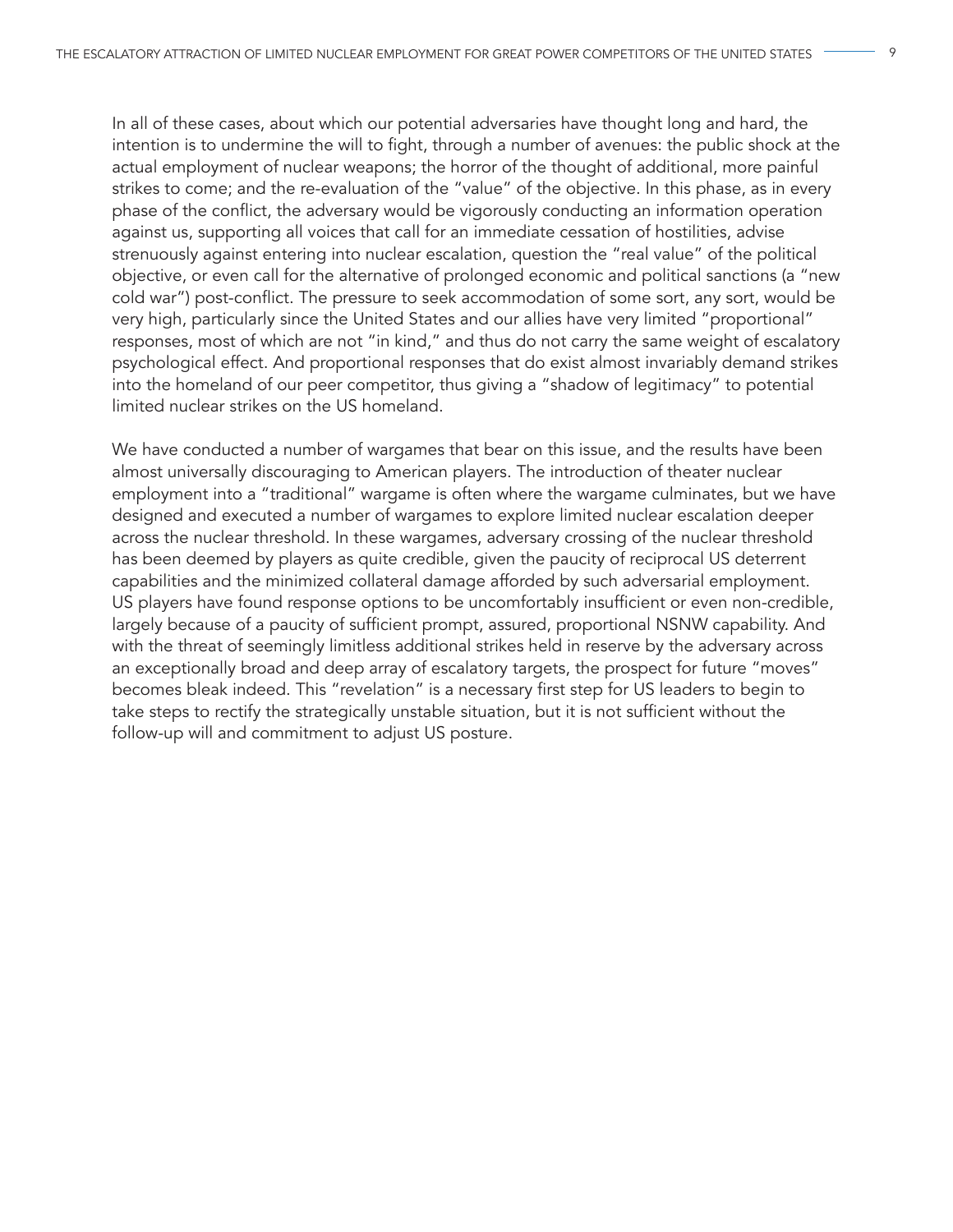#### RECOMMENDATIONS FOR THE UNITED STATES

While it may be distasteful to Americans to compete in the area of NSNWs, necessarily bringing with them as they do the sobering thought of credible nuclear employment, the alternative of leaving that field of competition entirely to our adversaries positions us very poorly in the event of future conflict. On the other hand, building a capability to credibly respond at that specific level of escalatory intensity will deter the very violence that is most feared. The need to bolster such deterrence is underscored by the additional weighty consideration that either of our rivals might opportunistically take advantage of a limited nuclear conflict between us and the other, in order to attempt a fait accompli of its own, also weaponizing the threat of limited nuclear employment.

It should be clear from the preceding that the US strategic nuclear modernization program must be executed without further delay, otherwise the instability that we see in the area of potential adversarial NSNW employment would be exacerbated by the erosion of the "apocalypse insurance" afforded by US strategic forces deterring less-limited nuclear escalation. But the modernization of the Triad should also be seen as the floor of nuclear posture adjustment, not the ceiling. The 2018 NPR rightly concluded that not only would W76-2 be required as a force posture adjustment, but that the nation ought also to pursue a sea-launched, nuclear-armed, cruise missile (SLCM-N). The W76-2 most assuredly gives a survivable, penetrable, and prompt response option, but it does suffer from two limitations: very small numbers in the fleet and a yield in the higher range of "low yield," as opposed to ultra- or very-low yield. The SLCM-N would alleviate the constraints imposed by those two limitations, by allowing for adaptability and scalability in both numbers and yield options. For this reason, given the SLCM-N's strong credibility and sovereign basing, the US should recommit to the acquisition of this NSNW option.

Additional capabilities may also be required, whether these provide an enduring deterrent answer to peer competitor military strategies $37$  or the United States eventually accumulates sufficient leverage to successfully pursue NSNW arms control with Russia and China, called for by the past several Presidential Administrations.<sup>38</sup> Given the criticality of the perceived value of their NSNW forces, great power competitors will be very loath to divesting themselves of those capabilities, virtually requiring the US to offer up its own NSNW forces, which at present are too inadequate for sufficient arms control leverage. Additional US countervailing capabilities might include symmetric and asymmetric options. An example of a symmetric countervailing capability would be nuclear armed, mobile, ground-launched, continentalrange hypersonic missiles, such as might be achieved with a range extension to the most recently tested joint USA-USN common hypersonic body. The nuclear warhead might even be of the "clip-in" type that were briefly pursued by the US in the 1980s<sup>39</sup> and of variable yields from tens of tons to kilotons. These warheads might additionally be designed so as to not exacerbate either the plutonium pit production challenges or the tritium stockpile. Asymmetric countervailing capabilities would almost certainly have to be kinetic, since non-kinetically induced effects, while operationally significant, generally do not carry the same psychologically escalatory effects, which is one of the deterrent goals. Several options exist, including some that are space-based, but they all face significant political hurdles and possibly even greater technological ones.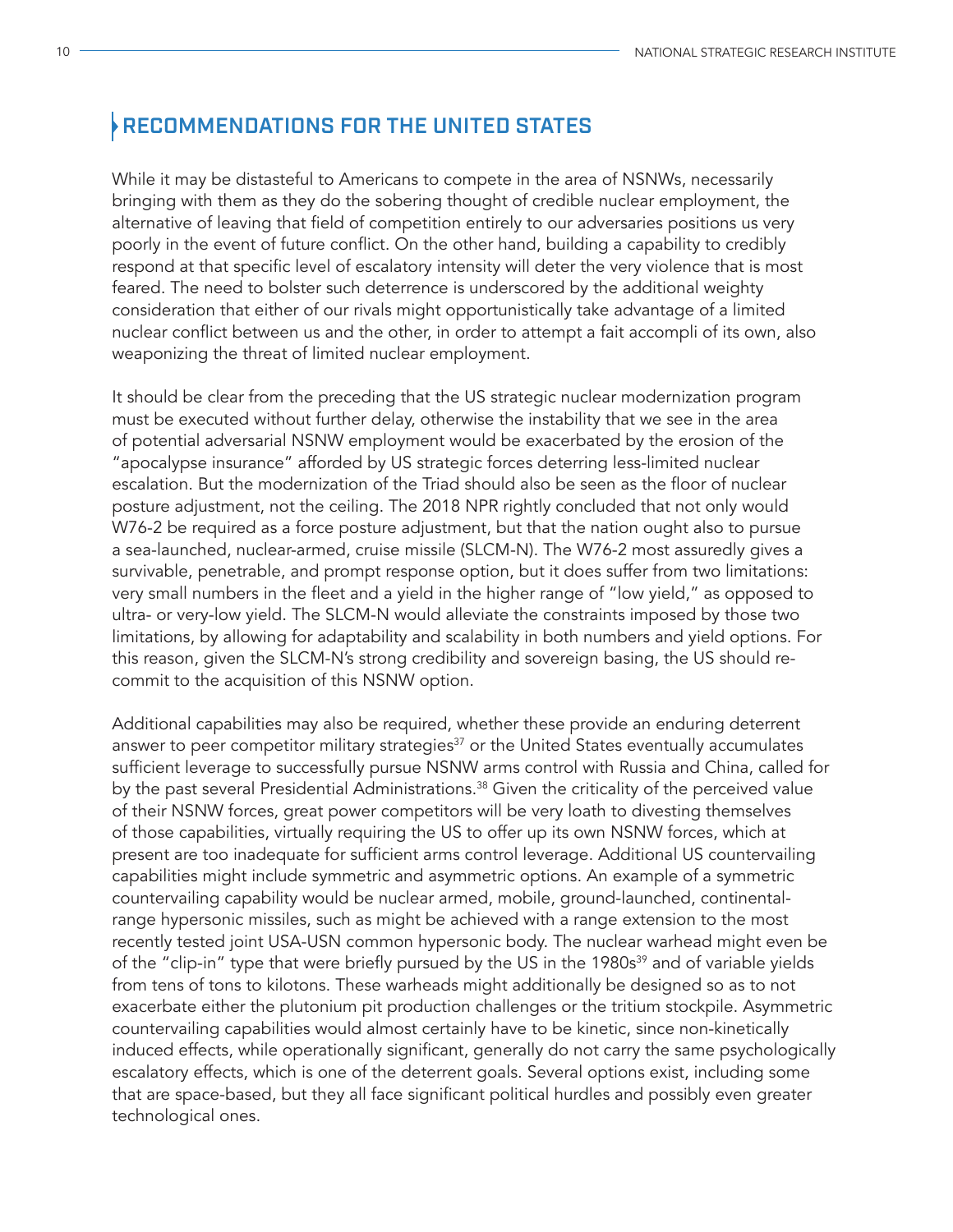In either countervailing case, symmetric or asymmetric (but kinetic), the primary goal is to bolster deterrence. Great power competitors would perceive absolutely no advantage to escalating across the nuclear threshold, and therefore the escalatory attraction of limited nuclear employment would evaporate. Without recourse to some means of escalating "past" the US and our allies, our prospective adversaries would then also be deterred from even beginning down the path to conflict. Of course, should that deterrence fail, the United States would be well positioned to contain the conflict to non-nuclear modes and levels of escalation, since there would be no strategic or operational advantages for our adversaries to gain through NSNW employment, in theater or otherwise. And finally, by gaining countervailing capabilities the US also gains arms control leverage. Fielding such capabilities, as we did in the 1980s with the Pershing II IRBM and the Gryphon GLCM, would hopefully open the door to a multi-lateral arms control treaty that captures all nuclear warheads, rather than just so-called "strategic" warheads or delivery vehicles.

And in any case, the modernization of the NNSA infrastructure should be accelerated wherever possible. In light of both China's massive expansion of its nuclear forces over the past few years and the foregoing discussion regarding Russian and Chinese limited nuclear employment plans, there is every reason to expect that the negative net assessment in the area of nuclear weapons will only become more pronounced in the 2020s, if left unchecked. But counterbalancing the nuclear strength of our peer competitors will require robust plutonium pit and tritium production inter alia. We should continue with the very rational plan to produce pits at two locations, with the concomitant hedge capacity at the Savannah River Plutonium Pit Facility. And rather than diluting and disposing of the 34 metric tons of plutonium, which cost enormous sums in funding and manpower to produce, currently located at the Savannah River Site, the United States ought to consider the construction of a plutonium oxide fueled dedicated tritium production reactor on that site. Such a tritium production plant would eliminate any concerns that the US or its allies might have regarding tritium availability for many decades to come.

*In the end, the United States needs to demonstrate its commitment to foreclosing all of the advantages that a nuclear-armed peer might gain in employing non-strategic*  nuclear weapons in a very limited and selective manner. Until this is done, there *will be a natural competitive attraction toward limited nuclear employment that we*  should expect our peer competitors to continue to assiduously attempt to exploit.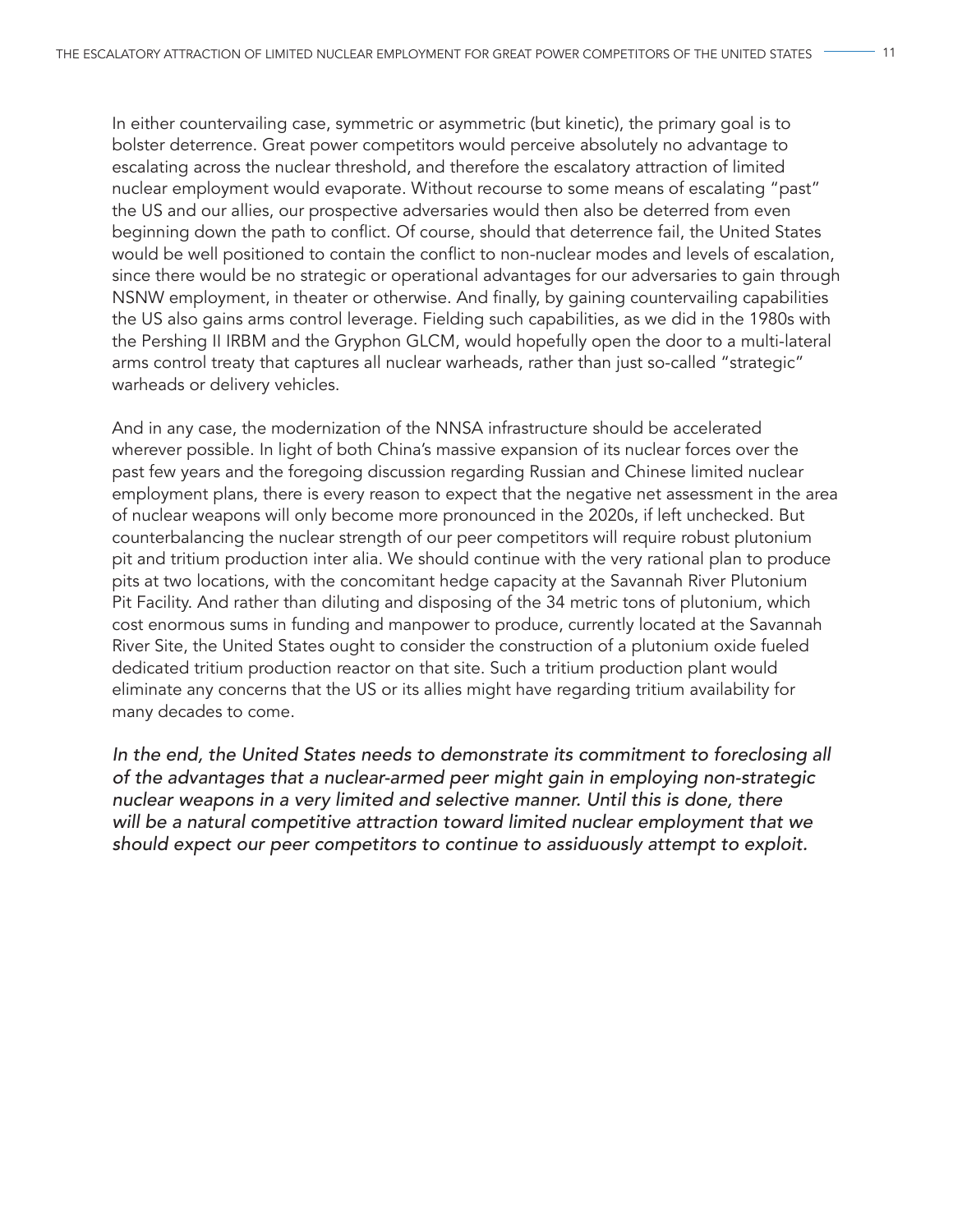### REFERENCES

<sup>1</sup>Work, B. (2016, April 28). Remarks by Deputy Secretary Work on Third Offset Strategy. U.S. Department of Defense. https://www.defense.gov/News/Speeches/Speech/Article/753482/ remarks-by-d%20eputy-secretarywork-on-third-offset-strategy/; Hicks, K., & Hunter, A. (2021, April 12). What Will Replace the Third Offset? Lessons from Past Innovation Strategies. Defense One. https://www.defenseone.com/ideas/2017/03/what-will-replacethird-offset-lessons-past-innovationstrategies/136260/.

<sup>2</sup>Averre, D. (2009). From Pristina to Tskhinvali: The Legacy of Operation Allied Force in Russia's Relations with the West. International Affairs (Royal Institute of International Affairs 1944-), 85(3), 575–591. https://www.jstor.org/stable/27695032; 1999 Putin Interview, retrieved from https://www. youtube.com/watch?v=Wlk3JQEzRDQ

<sup>3</sup> See for example, Putin's various interviews and speeches: 1999 (https://www.youtube.com/ watch?v=Wlk3JQEzRDQ),

2007 in Munich (https://www.youtube.com/watch?v=hQ58Yv6kP44), 2014 on Crimea (https:// www.youtube.com/watch?v=l10BsQzOGKM), and 2018 to the Duma (https://www.youtube. com/watch?v=iDGvrdqQZVY); and Sergei Lavrov's recent article, "The Law, the Rights and the Rules," 06/28/21, accessed at https://www.mid.ru/en/foreign\_policy/news/-/asset\_publisher/ cKNonkJE02Bw/content/id/4801890.

<sup>4</sup>Yeaw, C. (2012). The Future of Chinese Nuclear Strategy and Policy. In Strategy in the Second Nuclear Age (pp. 53–80). Georgetown University Press.

<sup>5</sup> See for example, Vaughan, A. "Chinese Realism: Why Were the Liberal Internationalists Wrong on China?" NIPP Information Series, Issue No. 500, 08/30/21; Scobell, A., et al., "China's Grand Strategy: Trends, Trajectories, and Long-Term Competition." Santa Monica, CA: RAND Corporation, 2020, accessed at https://www.rand.org/pubs/research\_reports/RR2798.html; Doshi, R., 08/02/21, Book Summary for "The long game: China's grand strategy to displace American order," accessed at https://www.brookings.edu/essay/thelong-game-chinas-grand-strategy-to-displace-americanorder/, and Person, R., "Russian Grand Strategy in the 21st Century," SMA briefing, 2021. <sup>6</sup>Aron, L. (2019, April 4). Are Russia and China Really Forming an Alliance? The Evidence Is Less Than Impressive. Foreign Affairs. https://www.foreignaffairs.com/articles/china/2019-04-04/ are-russia-and-china-really-formingalliance; and Guo and Wilson, "China, Russia, and Arctic Geopolitics," The Diplomat, 03/29/20, accessed at https://thediplomat.com/2020/03/china-russiaand-arctic-geopolitics/.

<sup>7</sup>Seen as early as in Putin's 1999 interview here: https://www.youtube.com/watch?v=Wlk3JQEzRDQ. <sup>8</sup>For example, Kofman, M. "A Bad Romance: US Operational Concepts Need to Ditch their Love Affair with Cognitive Paralysis and Make Peace with Attrition," Modern War Institute, 03/31/2021, accessed at https://mwi.usma.edu/a-bad-romance-us-operational-concepts-need-to-ditch-theirlove-affair-with-cognitiveparalysis-and-make-peace-with-attrition/; and Kofman, M. "It's Time to Talk About A2/AD: Rethinking the Russian Military Challenge," 09/05/19, War on the Rocks, Texas National Security Review, accessed at https://warontherocks.com/2019/09/its-time-to-talk-about-a2 ad-rethinking-the-russian-military-challenge/.

<sup>9</sup>Sagan, S. D., & Valentino, B. A. (2017). Revisiting Hiroshima in Iran: What Americans Really Think about Using Nuclear Weapons and Killing Noncombatants. International Security, 42(1), 41–79. https://doi.org/10.1162/isec\_a\_00284.

<sup>10</sup>Ryabikhin, L. (2019, July 11). Russia's NC3 and Early Warning Systems. Nautilus Institute. https:// nautilus.org/napsnet/napsnet-special-reports/russias-nc3-and-early-warning-systems

<sup>11</sup>See for example, Gen John Raymond FY22 Congressional Testimony, accessed at https://www. armedservices.senate.gov/imo/media/doc/FY22%20DAF%20Posture%20Statement%20-%20 Final%20(v23.1)1.pdf; and Stokes, et al., Report Prepared for The U.S.-China Economic and Security Review Commission, "China's Space and Counterspace Capabilities and Activities," 03/30/20, accessed at https://www.uscc.gov/sites/default/files/2020-05/China\_Space\_and\_Counterspace\_ Activities.pdf.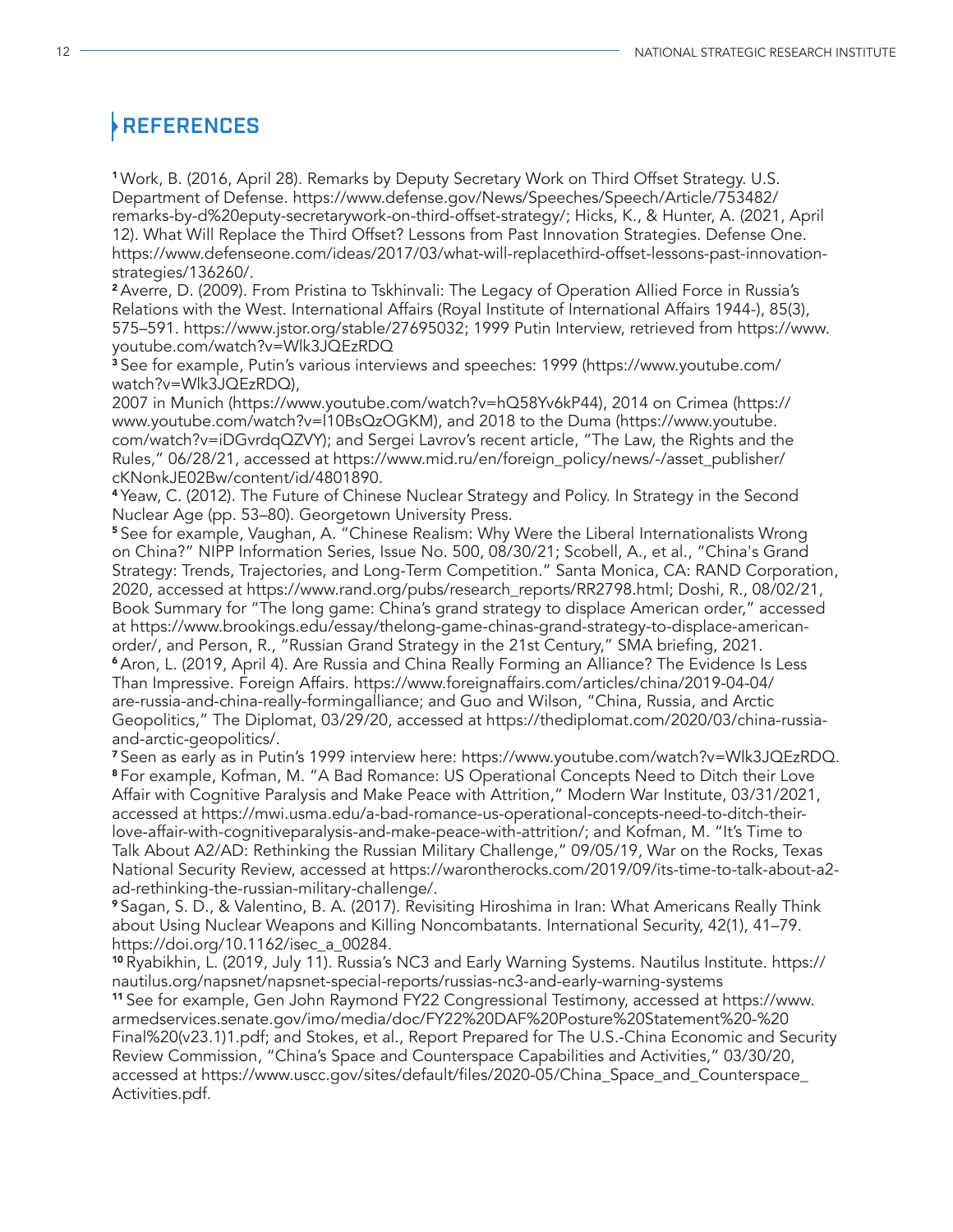<sup>12</sup> Boone, R., Rehbein, D., Swegle, J.A., & Yeaw, C. (2021). The Challenge of Russia's Non-Strategic Nuclear Weapons: Western Air Supremacy as One Russian Justification for NSNW. Omaha, NE: National Strategic Research Institute at the University of Nebraska.

13 Tirpak, J. (2021, July 22). Russia Officially Unveils New Checkmate Fighter, But Performance Claims are Ambitious. Air Force Magazine. https://www.airforcemag.com/russia-officially-unveilsnew-checkmate-fighter-butperformance-claims-are-ambitious/.

<sup>14</sup>See for example, Keck, Z. (2018, November 29). Explained: Why China's J-20 Stealth Fighter Can't Compete with America's F-22 or F-35. The National Interest. https://nationalinterest.org/blog/buzz/ explained-why-chinas-j-20-stealth-fighter-cant-compete-americas-f-22-or-f-35-37497.

<sup>15</sup>Venable, J. (2019, May). The F-35A Fighter Is the Most Dominant and Lethal Multi-Role Weapons System in the World: Now Is the Time to Ramp Up Production (No. 3406). The Heritage Foundation. https://www.heritage.org/defense/report/the-f-35a-fighter-the-most-dominant-and-lethal-multi-roleweaponssystem-the-world.

<sup>16</sup> Boone, R., Rehbein, D., Swegle, J.A., & Yeaw, C. (2021). The Challenge of Russia's Non-Strategic Nuclear Weapons: Western Air Supremacy as One Russian Justification for NSNW. Omaha, NE: National Strategic Research Institute at the University of Nebraska.

<sup>17</sup>U.S. Defense Intelligence Agency. (1984, April). Nuclear Weapon Systems in China. https:// nsarchive.gwu.edu/document/15931-document-17-defense-intelligence-agency-defense.

<sup>18</sup>Yeaw, C. (2015, April 1). Statement for the U.S.-China Economic and Security Review Commission Hearing on China's Offensive Missile Forces [Testimony]. The U.S.-China Economic and Security Review Commission, Washington, DC, USA. https://www.uscc.gov/sites/default/files/Yeaw%20 USCC%20Testimony%201%20Apr%202015.pdf.

<sup>19</sup>Yeaw, C., Yoshihara, T., & Holmes, J. (2012). The Future of Chinese Nuclear Strategy and Policy. In Strategy in the Second Nuclear Age (pp. 53–80). Georgetown University Press.

<sup>20</sup> Heinrichs, R. L. (2019). Transcript: The Arms Control Landscape ft. DIA Lt. Gen. Robert P. Ashley, Jr. Washington, DC: Hudson Institute. Retrieved from https://www.hudson.org/research/15063 transcript-the-arms-control-landscape-ft-dia-lt-gen-robert-p-ashley-jr.

<sup>21</sup> Roberts, B. (2016). The Case for U.S. Nuclear Weapons in the 21st Century. Ch. 4 & 5. Stanford University Press.

22 Unclassified. (Unpublished). Accords with Fanta, P. DASD (2019), Schneider (2021), & Gertz (2017). <sup>23</sup> Schneider, M. B. (2021). Russian Modernization of Its Nuclear and Military Forces in 2021.

Retrieved from https://armynow.net/russia-modernization-nuclear-military-forces-hypersonicmissiles-bombers/; and Directorate of Media Service and Information (2021). Russian Armed Forces have the highest rate of modern weapons and military equipment among the armies of the world. Ministry of Defense of the Russian Federation. Moscow. Retrieved from https://eng.mil.ru/en/news\_ page/country/more.htmid=12371935@egNews.

<sup>24</sup> Hawkins, H. T. (2013). History of the Russian Nuclear Weapon Program. 10.2172/1107123; and Leone, D. (2021). NNSA Can't Make 80-Pit Production Deadline, Acting Administrator Says (Vol. 25. No. 23). Nuclear Security & Deterrence Monitor. Retrieved from https://www.exchangemonitor.com/ nnsa-cant-make-80-pit-productiondeadline-acting-administrator-says/?printmode=1.

<sup>25</sup>Huessy, P. & Howe, J. (2021). China ICBM Missile Production: Implications for the US Nuclear Deterrent. Warrior Maven. Retrieved from https://warriormaven.com/global-security/china-nuclearsilos.

<sup>26</sup>Boone, R., Rehbein, D., Swegle, J.A., & Yeaw, C. (2021). The Challenge of Russia's Non-Strategic **Nuclear** 

Weapons: Western Air Supremacy as One Russian Justification for NSNW. Omaha, NE: National Strategic Research Institute at the University of Nebraska.

27 Ibid.

28 Hruby, J. (2019). Russia's New Nuclear Weapon Delivery Systems. Washington, DC: Nuclear Threat Initiative.

<sup>29</sup>See inter alia, Johnson, D. (2018). Russia's Conventional Precision Strike Capabilities, Regional Crises, and Nuclear Thresholds (No. 3). Livermore Papers on Global Security. LLNL; and Putin, V. (2020). Foundations of State Policy of the Russian Federation in the Area of Nuclear Deterrence.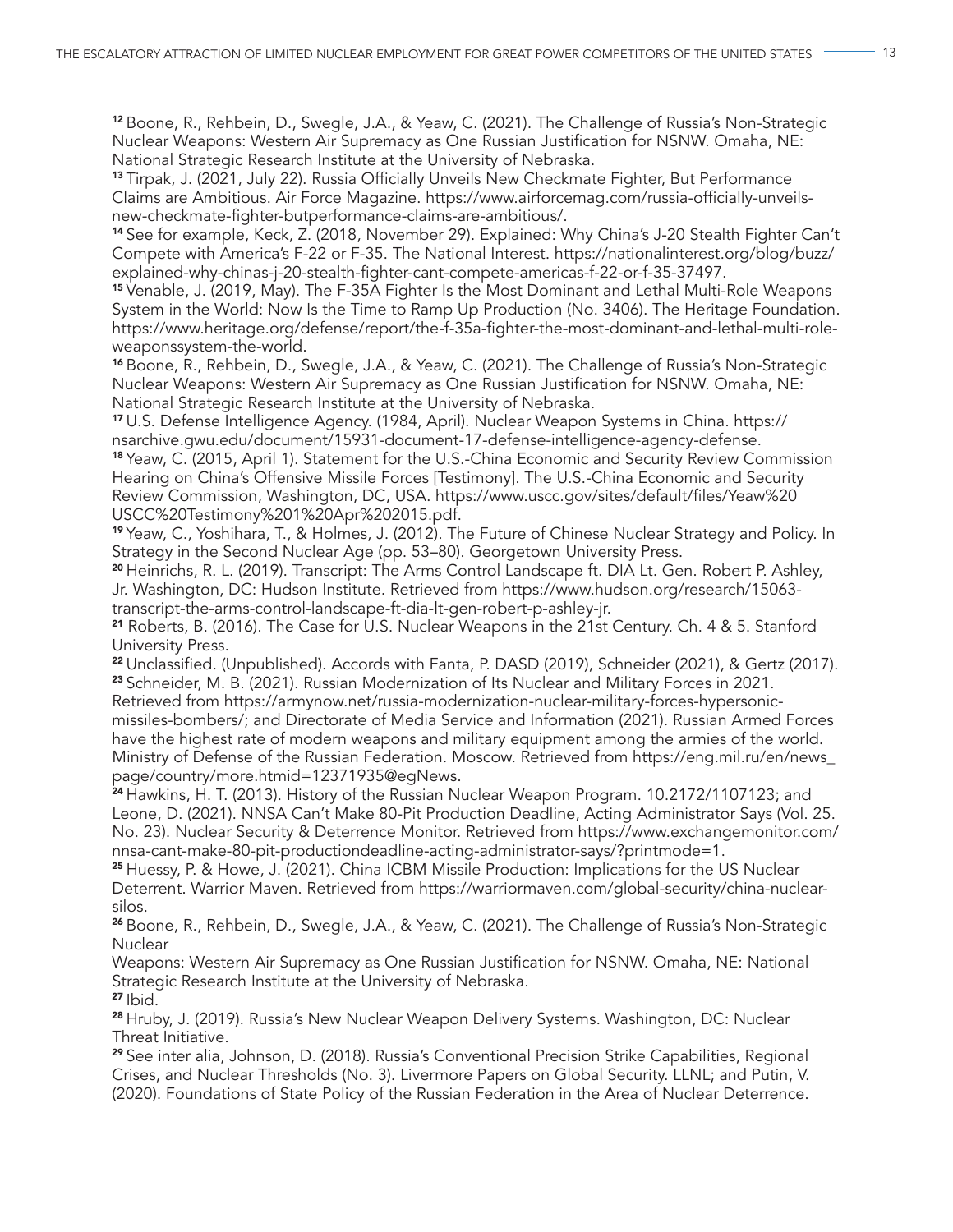<sup>30</sup> As one example to serve for many, see Kristensen, H. M. & Korda, M. (2020) Chinese nuclear forces. Bulletin of the Atomic Scientists. 76:6, 443-457. DOI: 10.1080/00963402.2020.1846432. <sup>31</sup> Yeaw, C. (2015). Statement for the U.S.-China Economic and Security Review Commission Hearing on China's Offensive Missile Forces.

<sup>32</sup> See for example, Morgan, R. (2021). US will 'lose fast' in war with China, Air Force's simulation shows American Military News. Retrieved from https://americanmilitarynews.com/2021/03/us-willlose-fast-in-war-with-china-airforces-simulation-shows-report/; Peck, M. (2020). Could China Beat the U.S. In a War? They're Certainly Preparing To. The National Interest. Retrieved from https:// nationalinterest.org/blog/reboot/could-china-beat-us-war-theyre-certainly-preparing-171325; Seidel, J. (2020). The US could no longer win a war against China. Retrieved from https:// www.news.com.au/world/north-america/the-us-could-no-longer-win-a-war-against-china/ newsstory/6dea70747914fa1f1984b1c2bc2502d5.

33 See for example, Mehta, A. (2021). STRATCOM Chief Warns of Chinese 'Strategic Breakout'. Breaking Defense. Retrieved from https://breakingdefense.com/2021/08/stratcom-chief-warns-ofchinese-strategic-breakout/.

<sup>34</sup> Warrick, J. (2021). China is building more than 100 new missile silos in its western desert, analysts say. Washington Post. Retrieved from https://www.washingtonpost.com/national-security/chinanuclear-missilesilos/2021/06/30/0fa8debc-d9c2-11eb-bb9e-70fda8c37057\_story.html; Lewis, J. & Eveleth, D. (2021). Chinese ICBM Silos. Arms Control Wonk. Retrieved from https://www. armscontrolwonk.com/archive/1212340/chineseicbm-silos/; Korda, M. & Kristensen, H. (2021). China Is Building A Second Nuclear Missile Silo Field. Federation of American Scientists. Retrieved from https://fas.org/blogs/security/2021/07/china-is-building-a-second-nuclearmissile-silo-field/; Lee, R. (2021). PLA Likely Begins Construction of an Intercontinental Ballistic Missile Silo Site near Hanggin Banner. China Aerospace Studies Institute. Retrieved from https://www.airuniversity.af.edu/ CASI/Display/Article/2729781/pla-likely-begins-construction-of-anintercontinental-ballistic-missilesilo-si/.

<sup>35</sup> Xiu, M. & Singer, P. (2021). China's New Missile Fields Are Just Part of the PLA Rocket Force's Growth. Defense One. Retrieved from https://www.defenseone.com/ideas/2021/08/chinas-newmissile-fields-are-just-part-plarocket-forces-growth/184442/; Wood & Stone. (2021). China's Ballistic Missile Industry. China Aerospace Studies Institute.

<sup>36</sup> Dave Johnson, "Russia's Conventional Precision Strike Capabilities, Regional Crises, and Nuclear Thresholds, "Livermore Papers on Global Security No. 3, LLNL, Feb 2018 citing "Voennaya Doktrina Rossiiskoi Federatsii," 2014, paragraph 27.

37 See especially Payne, K. (2021). Redefining "Stability" for the New Post-Cold War Era. (Vol. 1, No. 1, p. 27-42). National Institute for Public Policy: Occasional Paper.

38 For example, Blinken, A. (2021). On the Extension of the New START Treaty with the Russian Federation. U.S. Department of State. Retrieved from https://www.state.gov/on-the-extension-ofthe-new-start-treaty-with-therussian-federation/; Morrison (2020) Transcript: Special Presidential Envoy Marshall Billingslea on the Future of Nuclear Arms Control. Hudson Institute; President Obama, B. (2010). Remarks by President Obama and President Medvedev of Russia at New START Treaty Signing Ceremony and Press Conference. Washington, DC: The White House. Retrieved from https://obamawhitehouse.archives.gov/the-press-office/remarks-president-obama-andpresidentmedvedev-russia-new-start-treaty-signing-cere; and (2010) The Senate Resolution of 12/22/10 giving advice and consent to New START Treaty.

<sup>39</sup> Atkinson, R. (1986). Insertable Nuclear Warheads Could Convert Arms. Washington Post. Retrieved from https://www.washingtonpost.com/archive/politics/1986/06/15/insertable-nuclearwarheads-could-convertarms/644a42ea-81a6-4658-8df4-2bcf0fa986d2/.